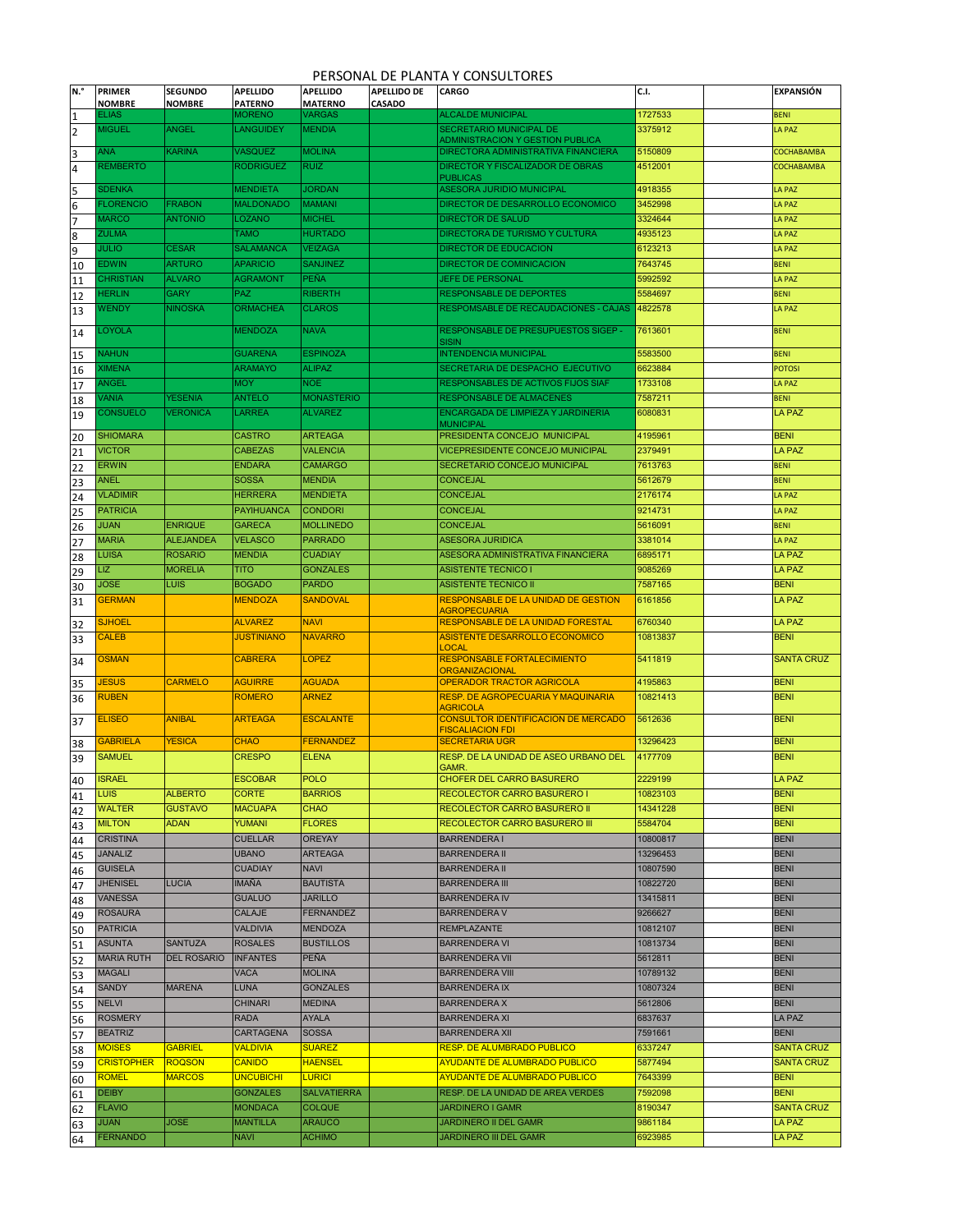| 65  | <b>MARTIN</b>      |                 | <b>MONTENEGRO</b> | <b>VACA</b>      |             | JARDINERO IV DEL GAMR                                                     | 8407225  |              | <b>LA PAZ</b>     |
|-----|--------------------|-----------------|-------------------|------------------|-------------|---------------------------------------------------------------------------|----------|--------------|-------------------|
| 66  | <b>WALBERTO</b>    |                 | <b>PARADY</b>     | <b>NAKAMURA</b>  |             | JARDINERO V DEL GAM                                                       | 7592066  |              | <b>BENI</b>       |
| 67  | <b>CONSUELO</b>    |                 | <b>MAMIO</b>      | <b>CARTAGENA</b> |             | ENCARGADA DE LIMPIEZA DE LA PLAZA 2 DE                                    | 10814261 | <b>CLETO</b> | <b>BENI</b>       |
|     |                    |                 |                   |                  |             | <b>FEBRERO</b>                                                            |          |              |                   |
| 68  | <b>JOEL</b>        | <b>MIGUEL</b>   | <b>GUARI</b>      | <b>ALANOCA</b>   |             | RESPONSABLE DE MAQUINARIA PESADA                                          | 4924740  |              | <b>LA PAZ</b>     |
| 69  | <b>DAVID</b>       |                 | <b>YOIRI</b>      | <b>TECO</b>      |             | <b>OPERADOR EXCAVADORA</b>                                                | 10789160 |              | <b>BENI</b>       |
| 70  | <b>EINAR</b>       | <b>ALEX</b>     | <b>GONZALVES</b>  | <b>SIANI</b>     |             | <b>OPERADOR TRACTOR ORUGA</b>                                             | 10801467 |              | <b>BENI</b>       |
| 71  | <b>VICTOR</b>      |                 | <b>VILCA</b>      | <b>FERNANDEZ</b> |             | <b>OPERADOR PALA CARGADORA</b>                                            | 13350406 |              | <b>BENI</b>       |
| 72  | <b>FIDEL</b>       |                 | <b>ARROBAMBA</b>  | <b>CALLE</b>     |             | <b>OPERADOR MOTONIVELADORA</b>                                            | 7013137  |              | <b>LA PAZ</b>     |
|     | <b>FLAVIO</b>      |                 | <b>CABVALHO</b>   | <b>TARAUNE</b>   |             | OPERADOR RETROEXCAVADORA                                                  | 5389911  |              | <b>SANTA CRUZ</b> |
| 73  | <b>MANUEL</b>      |                 | <b>CHAVEZ</b>     | <b>MOCHO</b>     |             | <b>CHOFER VOLQUETA UD I</b>                                               | 5615613  |              | <b>BENI</b>       |
| 74  | <b>JUAN</b>        |                 | <b>FARIÑAS</b>    |                  |             |                                                                           |          |              | <b>BENI</b>       |
| 75  |                    | <b>PABLO</b>    |                   | <b>LANGUIDEY</b> |             | <b>CHOFER VOLQUETA UD II</b>                                              | 7587148  |              |                   |
| 76  | <b>RIGOBERTO</b>   |                 | <b>HAENSEL</b>    | <b>BEJARANO</b>  |             | <b>CHOFER VOLQUETA III</b>                                                | 5999597  |              | <b>LA PAZ</b>     |
| 77  | <b>JOSE</b>        | <b>OSCAR</b>    | <b>BOTETANO</b>   | <b>PARIAMO</b>   |             | <b>AYUDANTE DE MAQUINARIA</b>                                             | 10835334 |              | <b>BENI</b>       |
| 78  | <b>DANNER</b>      | <b>OSWALD</b>   | <b>JUSTINIANO</b> | <b>HURTADO</b>   |             | <b>SERENO MAQUINARIA PESADA</b>                                           | 6907473  |              | <b>LA PAZ</b>     |
| 79  | <b>VICTOR</b>      | LUIS            | <b>ORTIZ</b>      | <b>ARISMENDI</b> |             | RESP. DE LA UNIDAD DE CATASTRO Y                                          | 2150276  | 1R           | <b>LA PAZ</b>     |
| 80  | <b>ALAIN</b>       |                 | <b>GONZALEZ</b>   | <b>CASTRO</b>    |             | PLANIFICACION URBANA<br>TECNICO DE LA UNIDAD DE CATASTRO Y                | 5623304  |              | <b>BENI</b>       |
|     |                    |                 |                   |                  |             | PLANIFICACION URBANA II                                                   |          |              |                   |
| 81  | ERVIN              | <b>FERNANDO</b> | <b>RUIZ</b>       | <b>ANDIA</b>     |             | AUXILIAR DE LA UNIDAD DE CATASTRO Y                                       | 7643187  |              | <b>BENI</b>       |
|     | <b>ROBIN</b>       |                 | <b>FORERO</b>     | <b>SUBIRANA</b>  |             | PLANIFICACION URBANA I<br>AUXILIAR DE LA UNIDAD DE CATASTRO Y             | 7587151  |              | <b>BENI</b>       |
| 82  |                    |                 |                   |                  |             | PLANIFICACION URBANA II                                                   |          |              |                   |
| 83  | CARLOS             |                 | <b>TERAN</b>      | <b>KEISLER</b>   |             | <b>RESP. DEL CEMENTERIO MUNICIPAL</b>                                     | 2367683  | <b>CLETO</b> | LA PAZ            |
| 84  | <b>YESICA</b>      | <b>KATERINE</b> | <b>AGUILAR</b>    | <b>LIMA</b>      |             | ADMINISTRADORA DEL HOSPITAL DE                                            | 8812169  |              | COCHABAMBA        |
|     |                    |                 |                   |                  |             | <b>RURRENABAQUE</b>                                                       |          |              |                   |
| 85  | <b>WILDER</b>      | <b>HERVE</b>    | <b>GUTIERREZ</b>  | <b>ALMANZA</b>   |             | ENCARGADO DE ALMACEN DEL HOSPITAL<br>MUNICIPAL DE RURRENABAQUE            | 4322481  |              | <b>LA PAZ</b>     |
| 86  | <b>MARIELA</b>     |                 | <b>CHAO</b>       | <b>FRANCO</b>    |             | <b>RESPONSABLE DEL SISTEMA SALMI PARA EL</b>                              | 7613643  |              | <b>BENI</b>       |
|     |                    |                 |                   |                  |             | HOSPITAL MUNICIPAL RURRENABAQUE                                           |          |              |                   |
| 87  | <b>OTILIA</b>      |                 | <b>CHURQUI</b>    | <b>SIPE</b>      |             | ENFERMERA I PARA LA SALA DE                                               | 3111356  |              | <b>ORURO</b>      |
|     |                    |                 |                   |                  |             | INTERNACION DEL HOSPITAL MUNICIPAL<br>RBQ.                                |          |              |                   |
| 88  | <b>LEOCADIA</b>    |                 | <b>CHOQUE</b>     | <b>FLORES</b>    |             | ENFERMERA SALA DE INTERNACIÓN II                                          | 4195297  |              | <b>BENI</b>       |
|     |                    |                 |                   |                  |             | HOSPITAL MUNICIPAL RURRENABAQUE                                           |          |              |                   |
| 89  | <b>JUANA</b>       |                 | <b>APARICIO</b>   | <b>VELASQUEZ</b> |             | AUXILIAR DE ENFERMERIA ADULTO MAYOR                                       | 5584705  |              | <b>BENI</b>       |
|     | <b>DORYS</b>       |                 | <b>ISITA</b>      | <b>PLATA</b>     |             | PARA EL HOSPITAL MUNICIPAL DE RBQ.<br>AYUDANTE DE COCINA PARA EL HOSPITAL | 4165464  |              | <b>BENI</b>       |
| 90  |                    |                 |                   |                  |             | MUNICIPAL RBQ.                                                            |          |              |                   |
| 91  | <b>ROXANA</b>      |                 | <b>MAMANI</b>     | <b>QUISPE</b>    |             | AUXILIAR DE ENFERMERIA PARA EL CENTRO                                     | 9200228  |              | <b>LA PAZ</b>     |
|     |                    |                 | <b>LORAS</b>      | <b>RADA</b>      |             | DE SALUD EL CAUCHAL                                                       | 10813730 |              | <b>BENI</b>       |
| 92  | <b>NEUSA</b>       |                 |                   |                  |             | AUXILIAR DE FARMACIA I DEL HOSPITAL DE<br><b>RURRENABAQUE</b>             |          |              |                   |
| 93  | <b>NOEMI</b>       |                 | <b>MUIBA</b>      | <b>MUIBA</b>     |             | <b>ENFERMERA PARA EL AREA DE FARMACIA</b>                                 | 5604897  |              | <b>BENI</b>       |
|     |                    |                 |                   |                  |             | DEL HOSPITAL MUNICIPAL DE                                                 |          |              |                   |
|     | <b>NEUSA</b>       |                 | <b>CAVINAS</b>    | <b>CHIPUNAVI</b> |             | <b>RURRENABAQUE</b><br>LIMPIEZA III PARA EL HOSPTAL                       | 9085341  |              | <b>LA PAZ</b>     |
| 94  |                    |                 |                   |                  |             | <b>RURRENABAQUE</b>                                                       |          |              |                   |
| 95  | <b>LUISA</b>       |                 | <b>FLORES</b>     | <b>PACARA</b>    |             | ENCARGADA DE LIMPIEZA II PARA EL                                          | 6591447  |              | <b>POTOSI</b>     |
|     |                    | <b>NIKOL</b>    |                   |                  |             | HOSPITAL MUNICIPAL DE RURRENABQUE                                         |          |              |                   |
| 96  | YESSIKA            |                 | <b>CHIPUNAVI</b>  | <b>NOCO</b>      |             | ENCARGADA DE LIMPIEZA PARA EL<br>HOSPITAL MUNICIPAL DE -RBQ.              | 10828543 |              | <b>BENI</b>       |
| 97  | <b>PRIMITIVA</b>   |                 | <b>LINARES</b>    | DE.              | <b>SUXO</b> | AYUDANTE DE LAVANDERIA DEL HOSPITAL                                       | 2690519  |              | <b>LA PAZ</b>     |
|     |                    |                 |                   |                  |             | MUNICIPAL RBQ.                                                            |          |              |                   |
| 98  | <b>AYRUM</b>       |                 | <b>ESCALANTE</b>  | <b>BARROSO</b>   |             | <b>AUXILIAR DE ENFERMERIA PARA EL PUESTO</b><br>DE SALUD LOS SAUCES       | 7613494  |              | <b>BENI</b>       |
| 99  | <b>JAIME</b>       | <b>HERNAN</b>   | <b>FERNANDEZ</b>  | <b>SALAZAR</b>   |             | RES. DE ALMACEN II PARA EL HOSPITAL                                       | 7613742  |              | <b>BENI</b>       |
|     |                    |                 |                   |                  |             | <b>RURRENABAQUE</b>                                                       |          |              |                   |
|     | 100 RAFAEL         | <b>ANGEL</b>    | <b>APARICIO</b>   | <b>MUCHIA</b>    |             | RESP. DE SERVICIOS GENERALES DEL<br>HOSPITAL MUNICIPAL RBQ.               | 2715196  |              | LA PAZ            |
| 101 | <b>JUAN</b>        | <b>DEDIOS</b>   | <b>MEJIA</b>      | <b>MELGAR</b>    |             | <b>RESP. DEL SISTEMA SICOF PARA EL</b>                                    | 7609806  |              | <b>BENI</b>       |
|     |                    |                 |                   |                  |             | HOSPITAL DE RURRENABAQUE                                                  |          |              |                   |
| 102 | <b>COSME</b>       | <b>ANGEL</b>    | <b>VIAQUIATA</b>  | <b>COAJERA</b>   |             | CHOFER DE LA AMBULANCIA PARA EL                                           | 4780863  |              | <b>LA PAZ</b>     |
|     | <b>JANNY</b>       | <b>RUFRIA</b>   | <b>ARZE</b>       | <b>ENDARA</b>    |             | HOSPITAL DE RURRENABAQUE<br>RECAUDACIONES I PARA EL HOSPITAL DE           | 5607285  |              | <b>BENI</b>       |
| 103 |                    |                 |                   |                  |             | <b>RURRENABAQUE</b>                                                       |          |              |                   |
| 104 | <b>MARIELA</b>     | <b>SUSY</b>     | <b>ORTUÑO</b>     | <b>BARROSO</b>   |             | RECAUDACIONES IVPARA EL HOSPITAL DE                                       | 4195899  |              | <b>BENI</b>       |
|     | <b>NORAHT</b>      |                 | <b>CASTRO</b>     | <b>HERRERA</b>   |             | <b>RURRENABAQUE</b><br>RECAUDACIONES III PARA EL HOSPITAL DE              | 7628119  | 1H           | <b>BENI</b>       |
| 105 |                    |                 |                   |                  |             | <b>RURRENABAQUE</b>                                                       |          |              |                   |
| 106 | <b>WALTER</b>      |                 | <b>LUCIA</b>      | <b>CHAO</b>      |             | SERENO PARA EL PUESTO DE SALUD LOS                                        | 2664834  |              | <b>LA PAZ</b>     |
|     |                    |                 |                   |                  |             | <b>SAUCES</b>                                                             |          |              |                   |
| 107 | <b>MARIA</b>       | <b>YDA</b>      | <b>AYALA</b>      | <b>SAAVEDRA</b>  |             | AUX. DE ENFERMERIA PARA EL CENTRO DE<br><b>SALUD NIÑO JESUS</b>           | 5584529  |              | <b>BENI</b>       |
| 108 | <b>ROBERTO</b>     |                 | YANI              | <b>CONDORI</b>   |             | ODONTOLOGO PARA EL HOSPITAL DE                                            | 5607283  |              | <b>BENI</b>       |
|     |                    |                 |                   |                  |             | <b>RURRENABAQUE</b>                                                       |          |              |                   |
| 109 | <b>JHENNY</b>      | <b>NICOL</b>    | <b>MILLAN</b>     | <b>FERNANDEZ</b> |             | <b>BIOQUIMICA FARMACEUTICA PARA EL AREA</b><br>DE FARMACIA DEL HOSPITAL   |          |              |                   |
|     |                    |                 |                   |                  |             | <b>RURRENABAQUE</b>                                                       |          |              |                   |
|     | 110 <b>GUSTAVO</b> |                 | <b>GONZALES</b>   | <b>LUCIA</b>     |             | TECNICO RADIOLOGO DEL HOSPITAL DE                                         | 10813601 |              | <b>BENI</b>       |
|     |                    |                 |                   |                  |             | <b>RURRENABAQUE</b>                                                       |          |              |                   |
| 111 | <b>JULIO</b>       | <b>CESAR</b>    | SANTIVAÑES        | <b>SIRPA</b>     |             | MEDICO GENERAL I PARA EL AREA COVID-19<br>DEL HOSPITAL DE RURRENABAQUE    | 5598932  |              | <b>BENI</b>       |
| 112 | <b>OCTAVIO</b>     |                 | <b>GONZALES</b>   | <b>GARCIA</b>    |             | <b>MEDICO ESPECIALISTA EN MEDICINA</b>                                    | 1126054  | E            | <b>BENI</b>       |
|     |                    |                 |                   |                  |             | INTERNA DEL HOSPITAL DE RURENABAQUE                                       |          |              |                   |
| 113 | <b>WENDY</b>       | <b>ROSIO</b>    | <b>ARAUCO</b>     | <b>JURI</b>      |             | MEDICO GENERAL DE LA TERCERA EDAD<br>PARA EL HOSPITAL DE RURRENABAQUE     | 8326743  |              | <b>LA PAZ</b>     |
| 114 | <b>FULGENCIO</b>   |                 | <b>CASTILLO</b>   | <b>CABALLERO</b> |             | <b>MEDICO ESPECIALISTA EN MEDICINA</b>                                    | 10158065 | E            | <b>BENI</b>       |
|     |                    |                 |                   |                  |             | INTENSIVA DEL HOSPITAL DE RURENABAQUE                                     |          |              |                   |
|     |                    |                 |                   |                  |             |                                                                           |          |              |                   |
|     | 115 JAIME          | <b>AUGUSTO</b>  | <b>FERNANDEZ</b>  | <b>BUCHAPI</b>   |             | SEREMO DEL HOSPITAL MUNICIPAL DE<br><b>RURRENABAQUE</b>                   | 7587159  |              | <b>BENI</b>       |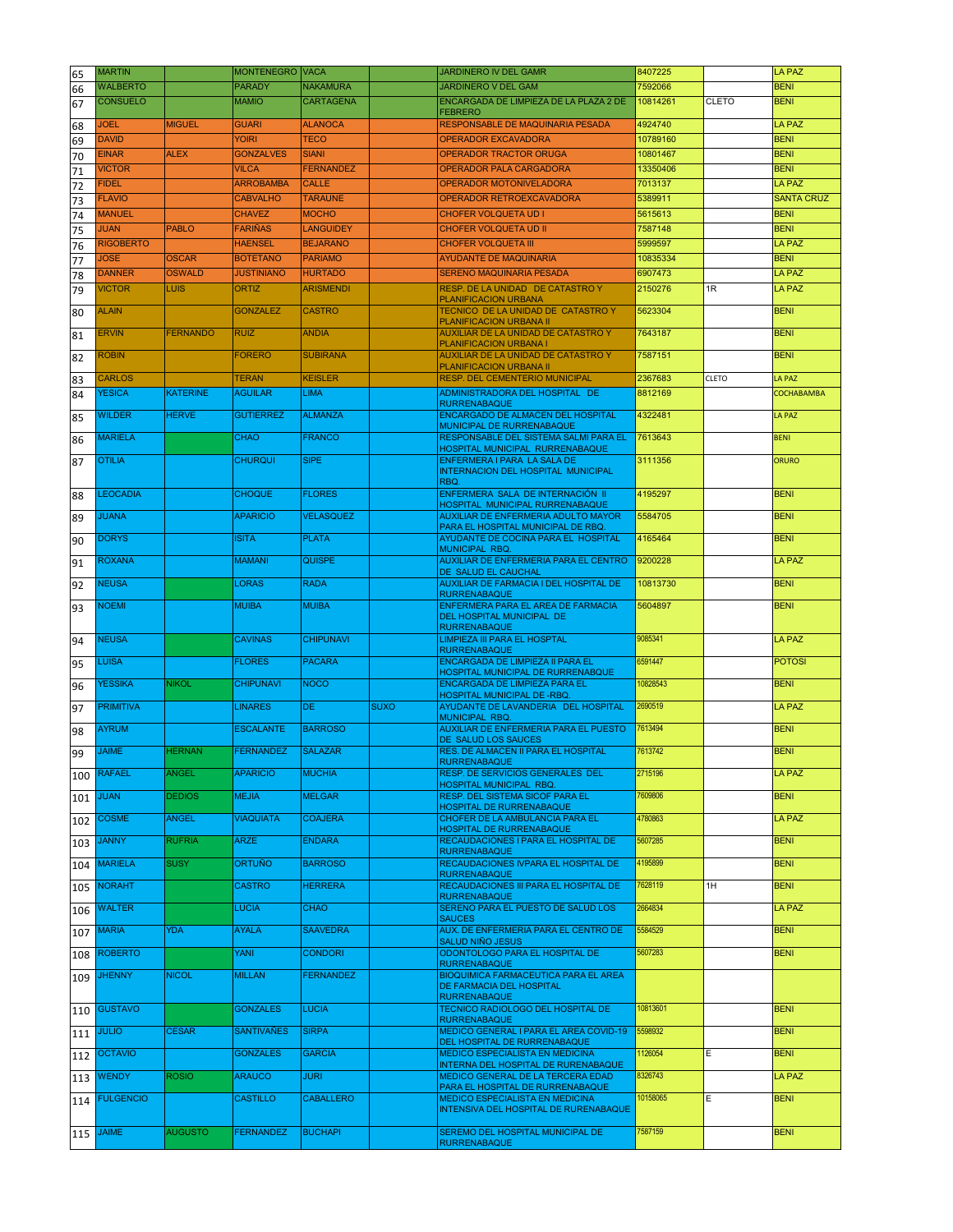| 116 | <b>JANIA</b>                  |                 | <b>EGUIVAR</b>                | <b>CHAVE</b>                  |       | ASISTENTE ADMINISTRATIVO DIRECCION DE<br><b>EDUCACION</b>                                  | 9262781             |                              | <b>BENI</b>                    |
|-----|-------------------------------|-----------------|-------------------------------|-------------------------------|-------|--------------------------------------------------------------------------------------------|---------------------|------------------------------|--------------------------------|
| 117 | <b>ESMERALDA</b>              | <b>ALBA</b>     | <b>APO</b>                    | <b>MEDINA</b>                 |       | SECRETARIA DE LA DISTRITAL                                                                 | 8289458             |                              | <b>LA PAZ</b>                  |
| 118 | <b>CRISANTO</b>               |                 | <b>TIPUNI</b>                 | <b>CUBO</b>                   |       | <b>SERENO DIRECCION DE EDUCACION-EX</b>                                                    | 5594637             |                              | <b>BENI</b>                    |
| 119 | <b>ROLANDO</b>                | <b>NICOLAS</b>  | YUCHINA                       | <b>MACURI</b>                 |       | <b>ALCALDIA</b><br><b>SERENO DE JARDIN MUNICIPAL</b>                                       | 6888864             |                              | <b>LA PAZ</b>                  |
| 120 | <b>JUAN</b>                   | <b>MAIKOL</b>   | <b>SUXO</b>                   | <b>LINARES</b>                |       | <b>RESPONSABLE DE POST ALFABETIZACION</b>                                                  | 6120509             | <b>CLETO</b>                 | LA PAZ                         |
| 121 | <b>EVELYNE</b>                |                 | <b>HUANCA</b>                 | <b>DE</b>                     | CALLE | SUPERVISORA DESAYUNA ESCOLAR                                                               | 4291687             |                              | LA PAZ                         |
| 122 | <b>GERY</b>                   | <b>WILMER</b>   | <b>ZEBALLOS</b>               | <b>TERAN</b>                  |       | <b>RESPONSABLE DE TELECENTROS</b>                                                          | 6000124             |                              | <b>LA PAZ</b>                  |
| 123 | <b>RODOLFO</b>                |                 | <b>SANJINEZ</b>               | <b>TAPIA</b>                  |       | SERENO DE LA POLIFUNCIONAL 18 DE<br><b>NOVIEMBRE</b>                                       | 3340204             | CLETO                        | <b>LA PAZ</b>                  |
| 124 | <b>IESUS</b>                  | <b>MANUEL</b>   | <b>DURAN</b>                  | <b>RENGEL</b>                 |       | SERENO DEL COLICEO CERRADO                                                                 | 13949946            |                              | <b>BENI</b>                    |
| 125 | <b>JUAN</b>                   | <b>CARLOS</b>   | <b>ALVAREZ</b>                | <b>TUNO</b>                   |       | <b>SEGADOR DE CAMPOS DEPORTIVOS</b>                                                        | 6762585             |                              | <b>LA PAZ</b>                  |
| 126 | <b>MAGALY</b>                 |                 | <b>MOLINA</b>                 | <b>SANJINEZ</b>               |       | RESPONSABLE PARA LA UNIDAD DE                                                              | 6990642             |                              | <b>LA PAZ</b>                  |
| 127 | <b>OLVER</b>                  |                 | <b>TUDELA</b>                 | <b>ESCALANTE</b>              |       | <b>CULTURA</b><br>SERENO DEL CENTRO DE INTERPRETACION                                      | 5373434             |                              | <b>SANTA CRUZ</b>              |
|     |                               |                 |                               |                               |       | <b>TURISTICA</b>                                                                           |                     |                              |                                |
| 128 | <b>HERNAN</b><br><b>JORGE</b> | <b>MANOLO</b>   | <b>NAY</b><br><b>SILVA</b>    | <b>VARGAS</b><br><b>TERAN</b> |       | <b>TECNICO I PROMOCION TURISTICA</b><br><b>TECNICO EN PROMOCION TURISTICA</b>              | 10939079<br>4337334 |                              | <b>LA PAZ</b><br><b>LA PAZ</b> |
| 129 | <b>ELVIRA</b>                 |                 | <b>VACA</b>                   | <b>URQUIZA</b>                |       | "RESPONSABLE DE LA UNIDAD DE GENERO"                                                       | 3362161             |                              | <b>LA PAZ</b>                  |
| 130 |                               |                 |                               |                               |       |                                                                                            |                     |                              |                                |
| 131 | <b>JOSE</b>                   |                 | <b>JIMENEZ</b>                | <b>VASQUEZ</b>                |       | SERENO DEL COMEDOR POPULAR                                                                 | 1722384             |                              | <b>BENI</b>                    |
| 132 | <b>MARIANNE</b>               |                 | <b>BERNAGARAY</b>             | <b>FARIÑAS</b>                |       | "RESPONSABLE SLIM's"                                                                       | 4893143             |                              | <b>LA PAZ</b>                  |
| 133 | <b>YEIMY</b>                  | YAROSLAVA       | <b>PAZ</b>                    | <b>TINTAYA</b>                |       | "PSICOLOGA DE SLIM's"                                                                      | 7888746             |                              | <b>COCHABAMBA</b>              |
| 134 | <b>MARCELA</b>                |                 | PEÑA                          | <b>IPABARI</b>                |       | "AUX. DE TRABAJO SOCIAL DEL SLIM"                                                          | 5594763             |                              | <b>BENI</b>                    |
| 135 | <b>JANINE</b>                 |                 | <b>GARCIA</b>                 | <b>CHAVEZ</b>                 |       | RESPONSABLE DE UMADIS PARA EL CENTRO<br><b>DE REHABILITACION</b>                           | 5584707             |                              | <b>BENI</b>                    |
| 136 | RONNY                         | <b>JESUS</b>    | <b>ARGANDOÑA</b>              | <b>MOY</b>                    |       | FISOTERAPEUTA-KINESIOLOGO PARA EL                                                          | 7613538             | CLETO                        | <b>BENI</b>                    |
|     | .uis                          |                 | <b>MARTINEZ</b>               | <b>VACA</b>                   |       | CENTRO DE REHABILITACION<br>SERENO PARA EL CENTRO DE                                       | 1812388             |                              | <b>TARIJA</b>                  |
| 137 |                               |                 |                               |                               |       | <b>REHABILITACIÓN</b>                                                                      |                     |                              |                                |
| 138 | YAILYN                        |                 | <b>RODRIGUEZ</b>              | <b>CARTAGENA</b>              |       | <b>ENCARGADA DE LIMPIEZA SENTRO DE</b><br><b>REHABILITACION</b>                            | 13296457            |                              | <b>BENI</b>                    |
| 139 | <b>ISAIAS</b>                 |                 | <b>CORONADO</b>               | <b>YOLATA</b>                 |       | RESP. DE LA DEFENSORIA DE LA NIÑEZ Y                                                       | 5648142             |                              | <b>COCHABAMBA</b>              |
|     | <b>NANCY</b>                  | <b>PAMELA</b>   | <b>ALMANCY</b>                | <b>FLORES</b>                 |       | <b>ADOLECENCIA</b><br>PSICOLOGA DE LA DEFENSORIA DE LA NIÑEZ                               | 6827499             |                              | <b>LA PAZ</b>                  |
| 140 |                               |                 |                               |                               |       | Y ADOLESCENCIA                                                                             |                     |                              |                                |
| 141 | <b>GLORIA</b>                 |                 | <b>CHAVEZ</b>                 | <b>BRAVO</b>                  |       | TRABAJADOR SOCIAL DE LA DEFENSORIA DE<br>LA NIÑEZ Y ADOLESCENCIA                           | 5583565             |                              | <b>BENI</b>                    |
| 142 | <b>RODOLFO</b>                |                 | <b>GUTIERREZ</b>              | <b>CUQUI</b>                  |       | ASISTENTE DE LA DEFENSORIA DE LA NIÑEZ                                                     | 10831565            |                              | <b>BENI</b>                    |
| 143 | <b>SOLANGE</b>                | <b>MACARENA</b> | <b>VILLARUBIA</b>             | <b>LORAS</b>                  |       | Y ADOLESCENCIA<br><b>RESP. DE LA UNIDAD DEL JARDIN MUNICIPAL</b>                           | 6762411             |                              | <b>LA PAZ</b>                  |
| 144 | <b>FRANCISCA</b>              |                 | <b>MANU</b>                   | <b>PACAMIA</b>                |       | <b>PEDAGOGA DEL JARDIN MUNICIPAL</b>                                                       | 5583197             |                              | <b>BENI</b>                    |
| 145 | <b>MONICA</b>                 | <b>CRISTINA</b> | <b>ARUQUIPA</b>               | <b>HUANCA</b>                 |       | <b>EDUCADORA I DEL JARDIN MUNICIPAL</b>                                                    | 10816954            |                              | <b>BENI</b>                    |
| 146 | <b>DELI</b>                   | <b>NANETH</b>   | QUENEVO                       | <b>SATO</b>                   |       | <b>EDUCADORA II DEL JARDIN MUNICIPAL</b>                                                   | 9085399             |                              | <b>LA PAZ</b>                  |
| 147 | <b>MARITZA</b>                |                 | <b>VILLAR</b>                 | <b>CARTAGENA</b>              |       | <b>EDUCADORA III DEL JARDIN MUNICIPAL</b>                                                  | 7609749             |                              | <b>BENI</b>                    |
| 148 | <b>GISSEL</b>                 |                 | <b>CABRERA</b>                | <b>MARTINS</b>                |       | EDUCADORA IV DEL JARDIN MUNICIPAL                                                          | 12187888            |                              | <b>BENI</b>                    |
| 149 | <b>MABEL</b>                  | <b>DA</b>       | <b>COSTA</b>                  | <b>BEYUMA</b>                 |       | <b>EDUCADORA V DEL JARDIN MUNICIPAL</b>                                                    | 5596776             |                              | <b>BENI</b>                    |
| 150 | HANIE<br><b>YECSENIA</b>      |                 | <b>ARTEAGA</b><br><b>VACA</b> | <b>CHAVEZ</b><br><b>ORTIZ</b> |       | <b>EDUCADORA VI DEL JARDIN MUNICIPAL</b><br>MANIPULADORA DE ALIMENTOS I DEL JARDIN 5615517 | 5607255             |                              | <b>BENI</b><br><b>BENI</b>     |
| 151 |                               |                 |                               |                               |       | <b>MUNICIPAL</b>                                                                           |                     |                              |                                |
| 152 | ROLAYDA                       |                 | <b>LAURA</b>                  | <b>GOMEZ</b>                  |       | <b>MANIPULADORA DE ALIMENTOS II DEL</b><br><b>JARDIN MUNICIPAL</b>                         | 6820994             |                              | <b>LA PAZ</b>                  |
| 153 | <b>BENJAMIN</b>               |                 | <b>MOLINA</b>                 | <b>MOLINA</b>                 |       | ADMINISTRADOR DE LA TERMINAL DE BUSES                                                      | 2681567             |                              | <b>LA PAZ</b>                  |
| 154 | <b>AMANDA</b>                 |                 | RIVERA                        | <b>TEMO</b>                   |       | <b>DEL GAMR</b><br>ENCARGADA DE LIMPIEZA I DE LA TERMINAL                                  | 10789100            |                              | <b>BENI</b>                    |
|     |                               |                 |                               |                               |       | DE BUSES DEL GAMR                                                                          |                     |                              |                                |
| 155 | <b>BRIGIT</b>                 |                 | <b>MARUPA</b>                 | <b>MONJE</b>                  |       | ENCARGADA DE LIMPIEZA II DE LA TERMINAL<br>DE BUSES DEL GAMR.                              | 13119718            | <b>CLETO</b>                 | <b>BENI</b>                    |
| 156 | <b>LISBETH</b>                |                 | QUETEGUARI                    | <b>QUISPE</b>                 |       | ENCARGADA DE LIMPIEZA III DE LA                                                            | 9085327             |                              | LA PAZ                         |
| 157 | <b>BENITA</b>                 |                 | <b>BOTETANO</b>               | PARIAMO                       |       | TERMINAL DE BUSES DEL GAMR.<br>RESPONSABLE DE MINGITORIO DE LA                             | 5612558             | <b>CLETO</b>                 | <b>BENI</b>                    |
|     |                               |                 |                               |                               |       | TERMINAL DE BUSES DEL GAMR                                                                 |                     |                              |                                |
| 158 | <b>JUAN</b>                   |                 | <b>MAMIO</b>                  |                               |       | SERENO DE LA TERMINAL DE BUSES DEL<br>GAMR.                                                | 6835175             |                              | LA PAZ                         |
| 159 | <b>NIELSEN</b>                | <b>EDIN</b>     | <b>PORTUGAL</b>               | <b>BERSATTI</b>               |       | JEFE DE GENDARME MUNICIPALES DEL<br>GAMR.                                                  | 5593419             |                              | <b>BENI</b>                    |
| 160 | <b>MARIA</b>                  | <b>ELENA</b>    | <b>GUARI</b>                  | <b>APARICIO</b>               |       | <b>GENDARME I</b>                                                                          | 1767707             |                              | <b>PANDO</b>                   |
| 161 | <b>IHAN</b>                   | <b>MERCEDES</b> | CASTILLO                      | <b>GUTIERREZ</b>              |       | <b>GENDARME II</b>                                                                         | 7058036             |                              | LA PAZ                         |
| 162 | <b>MAIKON</b>                 |                 | LOPEZ                         | <b>LIMPIAS</b>                |       | <b>GENDARME III</b>                                                                        | 10821457            |                              | <b>BENI</b>                    |
| 163 |                               | <b>JOSUE</b>    | <b>GONZALES</b>               | <b>MARUPA</b>                 |       | <b>GENDARME MUNICIPAL IV DEL GAMR</b>                                                      | 13296548            |                              | <b>BENI</b>                    |
|     | <b>WALTER</b>                 |                 |                               |                               |       | <b>GENDARME MUNICIPAL V DEL GAMR.</b>                                                      | 7624185             |                              | <b>BENI</b>                    |
| 164 | <b>AMILCAR</b>                |                 | VILLAR                        | <b>BANI</b>                   |       |                                                                                            |                     |                              |                                |
| 165 | <b>GNACIO</b>                 |                 | <b>YUMANI</b>                 | <b>VASQUEZ</b>                |       | <b>GENDARME MUNICIPAL VI DEL GAMR.</b>                                                     | 6543292             |                              | COCHABAMBA                     |
| 166 | :DWIN                         |                 | SAUCEDO                       | <b>ROCA</b>                   |       | <b>GENDARME MUNICIPAL VII DEL GAMR.</b>                                                    | 7629522             |                              | <b>BENI</b>                    |
| 167 | ELIA                          | <b>AMERIA</b>   | CAVINAS                       | <b>CHINARI</b>                |       | <b>GENDARME MUNICIPAL VIII DEL GAMR</b>                                                    | 10807351            |                              | <b>BENI</b>                    |
| 168 | ANGEL<br><b>FELIX</b>         |                 | SOSSA<br><b>TUPA</b>          | SARAVIA<br><b>ZUPA</b>        |       | SERENO MERCADO RURRENABAQUE<br>SERENO DEL MERCADO PRODUCTIVO ZONA                          | 2536722<br>3304134  | <b>CLETO</b><br><b>CLETO</b> | <b>LA PAZ</b><br>LA PAZ        |
| 169 |                               |                 |                               |                               |       | NORTE DEL G.A.M.R.                                                                         |                     |                              |                                |
| 170 | <b>IENRY</b>                  |                 | <b>APARICIO</b>               | LURICI                        |       | SERENO DEL MERCADO PRODUCTIVO ZONA<br>NORTE DEL G.A.M.R.                                   | 13039854            |                              | <b>BENI</b>                    |
| 171 | UIS.                          | <b>EDGAR</b>    | LURISI                        | CAMACONI                      |       | SERENO MERCADO RURRENABAQUE DEL                                                            | 4768141             |                              | <b>LA PAZ</b>                  |
| 172 | <b>DANNY</b>                  | <b>EDSON</b>    | MEDINA                        | <b>CORTEZ</b>                 |       | <b>GAM</b><br><b>GENDARME RECAUDADOR DEL GAMR</b>                                          | 7592093             |                              | <b>BENI</b>                    |